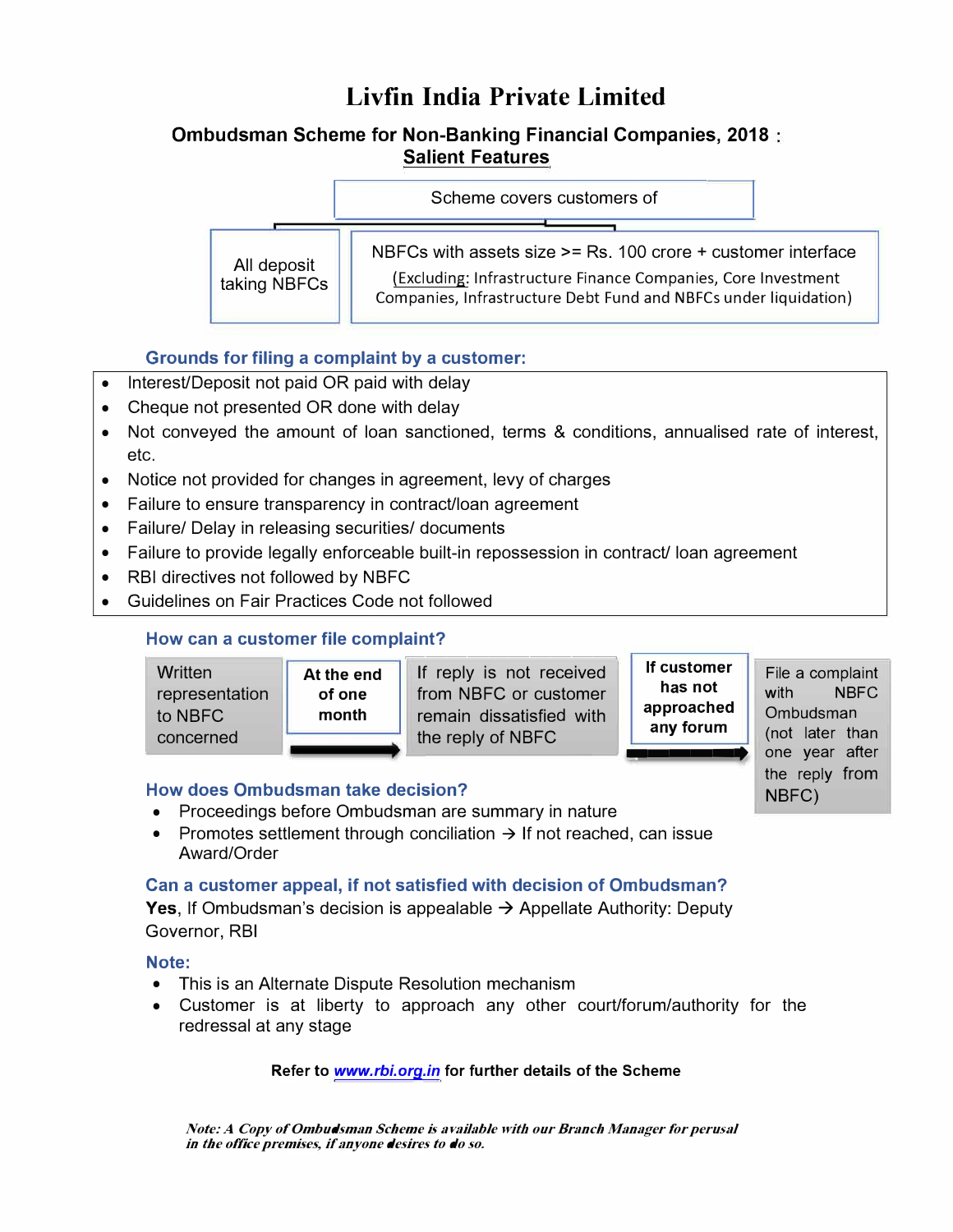

## Name and Contact details of the Nodal Officers of the Company

| Sr.<br>N <sub>0</sub> | Zone/Area of<br><b>Operation</b> | <b>Name</b> | <b>Address</b>                                        | Tel No | <b>Email Id</b>       |
|-----------------------|----------------------------------|-------------|-------------------------------------------------------|--------|-----------------------|
|                       | PAN INDIA                        | Ms. Pooja   | Livfin India Private Limited, 1001-1003, 011-41256300 |        | pooja.sondhi@livfin.c |
|                       |                                  | Sondhi      | 10th Floor, New Delhi House, 27                       |        | $om$                  |
|                       |                                  |             | Barakhamba Road, New Delhi 110001                     |        |                       |

## Name and Contact details of the Principal Nodal Officer of the Company

| Sr. | Name      | <b>Address</b>                           | Tel No       | <b>Email Id</b>            |
|-----|-----------|------------------------------------------|--------------|----------------------------|
| No  |           |                                          |              |                            |
|     | Mr. Rahul | Livfin India Private Limited, 1001-1003, | 011-41256300 | $Rahl.$ chander@livfin.com |
|     | Chander   | 10th Floor, New Delhi House, 27          |              |                            |
|     |           | Barakhamba Road, New Delhi 110001        |              |                            |